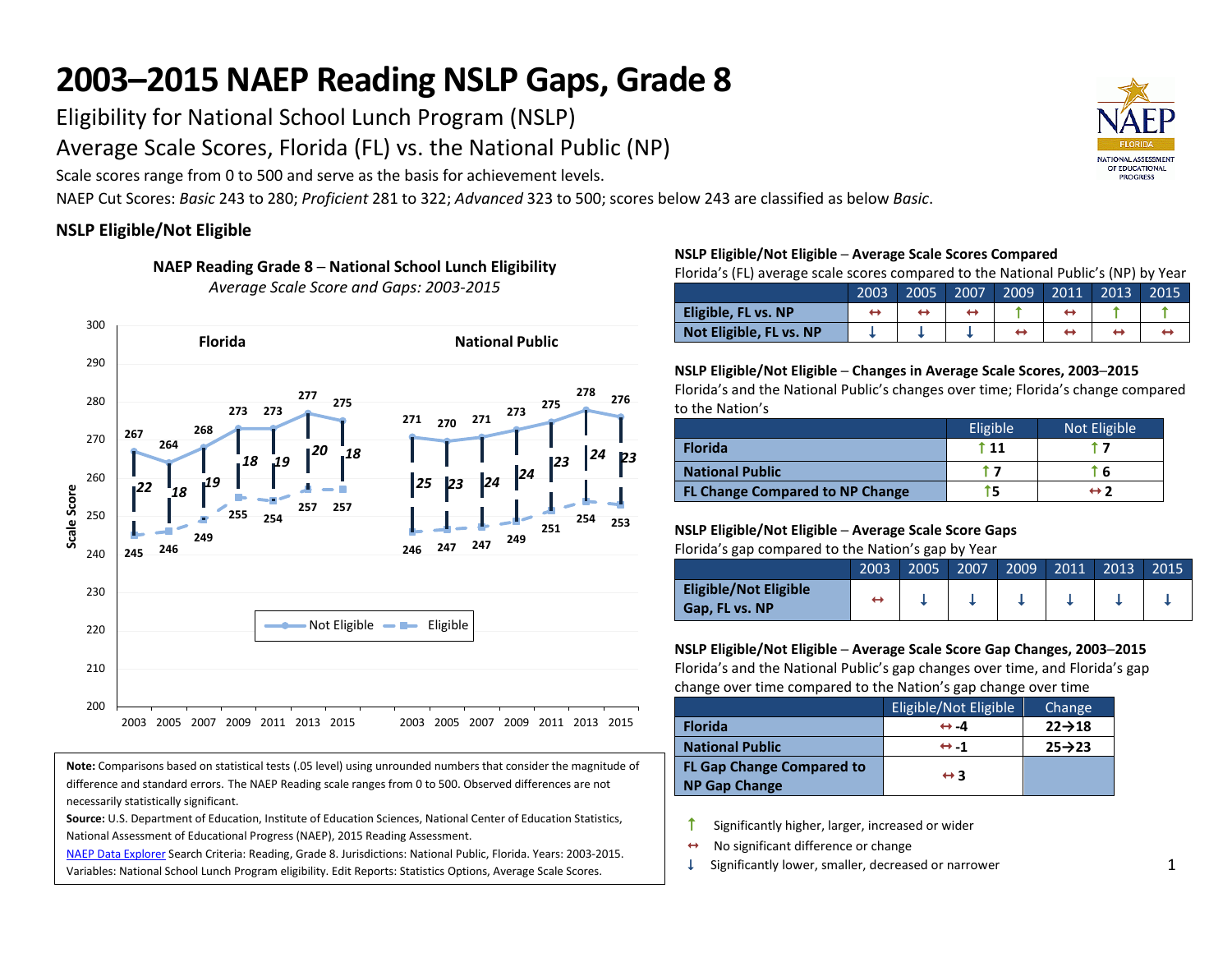# **2003–2015 NAEP Reading NSLP Gaps, Grade 8**

Eligibility for National School Lunch Program (NSLP)

At or above *Basic*, Florida (FL) vs. the National Public (NP)

Scale scores range from 0 to 500 and serve as the basis for achievement levels.

NAEP Cut Scores: *Basic* 243 to 280; *Proficient* 281 to 322; *Advanced* 323 to 500; scores below 243 are classified as below *Basic*.

# **NSLP Eligible/ Not Eligible**

**NAEP Reading Grade 8 ─ National School Lunch Eligibility** *At or above Basic and Gaps: 2003-2015*



**Notes:** Comparisons based on statistical tests (.05 level) using unrounded numbers that consider the magnitude of difference and standard errors. The NAEP Reading scale ranges from 0 to 500. Observed differences are not necessarily statistically significant.

At or above *Basic*: Partial mastery of prerequisite knowledge and skills needed for proficient work.

**Source:** U.S. Department of Education, Institute of Education Sciences, National Center of Education Statistics, National Assessment of Educational Progress (NAEP), 2015 Reading Assessment.

[NAEP Data Explorer](http://nces.ed.gov/nationsreportcard/naepdata/) Search Criteria: Reading, Grade 8. Jurisdictions: National Public, Florida. Years: 2003-2015. Variables: National School Lunch Program eligibility. Edit Reports: Statistics Options, Achievement Levels, Cumulative.

### **NSLP Eligible/Not Eligible ─ Percent at or above** *Basic* **Compared**

Florida's (FL) percentage at or above *Basic* compared to the National Public's (NP) by Year

|                         | 2003 | 2005 | 2007 | 2009' | 2011 | 2013 | 2015 |
|-------------------------|------|------|------|-------|------|------|------|
| Eligible, FL vs. NP     |      |      |      |       |      |      |      |
| Not Eligible, FL vs. NP |      |      |      |       |      |      |      |

#### **NSLP Eligible/Not Eligible ─ Changes in Percent at or above** *Basic* **Compared, 2003─2015**

Florida's and the National Public's changes over time; Florida's change compared to the Nation

|                                        | Eligible | Not Eligible        |
|----------------------------------------|----------|---------------------|
| <b>Florida</b>                         | t 14     |                     |
| <b>National Public</b>                 | t 8      | ī 4                 |
| <b>FL Change Compared to NP Change</b> | ۳б       | $\leftrightarrow$ 3 |

# **NSLP Eligible/Not Eligible ─ Percent at or above** *Basic* **Gaps**

Florida's gap compared to the Nation's gap by Year

|                                                | 2003 | 2005 | 2007 | 2009 | 2011 | 2013 | 2015 |
|------------------------------------------------|------|------|------|------|------|------|------|
| <b>Eligible/Not Eligible</b><br>Gap, FL vs. NP |      |      |      |      |      |      |      |

### **NSLP Eligible/Not Eligible ─ Percent at or above** *Basic* **Gaps, 2003─2015**

Florida's and the National Public's gap changes over time; Florida's gap change compared to the Nation's gap change over time

|                                                          | Eligible/Not Eligible | Change              |
|----------------------------------------------------------|-----------------------|---------------------|
| <b>Florida</b>                                           | 17                    | $24 \rightarrow 16$ |
| <b>National Public</b>                                   | LΔ                    | $26 \rightarrow 22$ |
| <b>FL Gap Change Compared to</b><br><b>NP Gap Change</b> | $\leftrightarrow$ 4   |                     |

- $\uparrow$  Significantly higher, larger, increased or wider
- $\leftrightarrow$  No significant difference or change
- $\downarrow$  Significantly lower, smaller, decreased or narrower